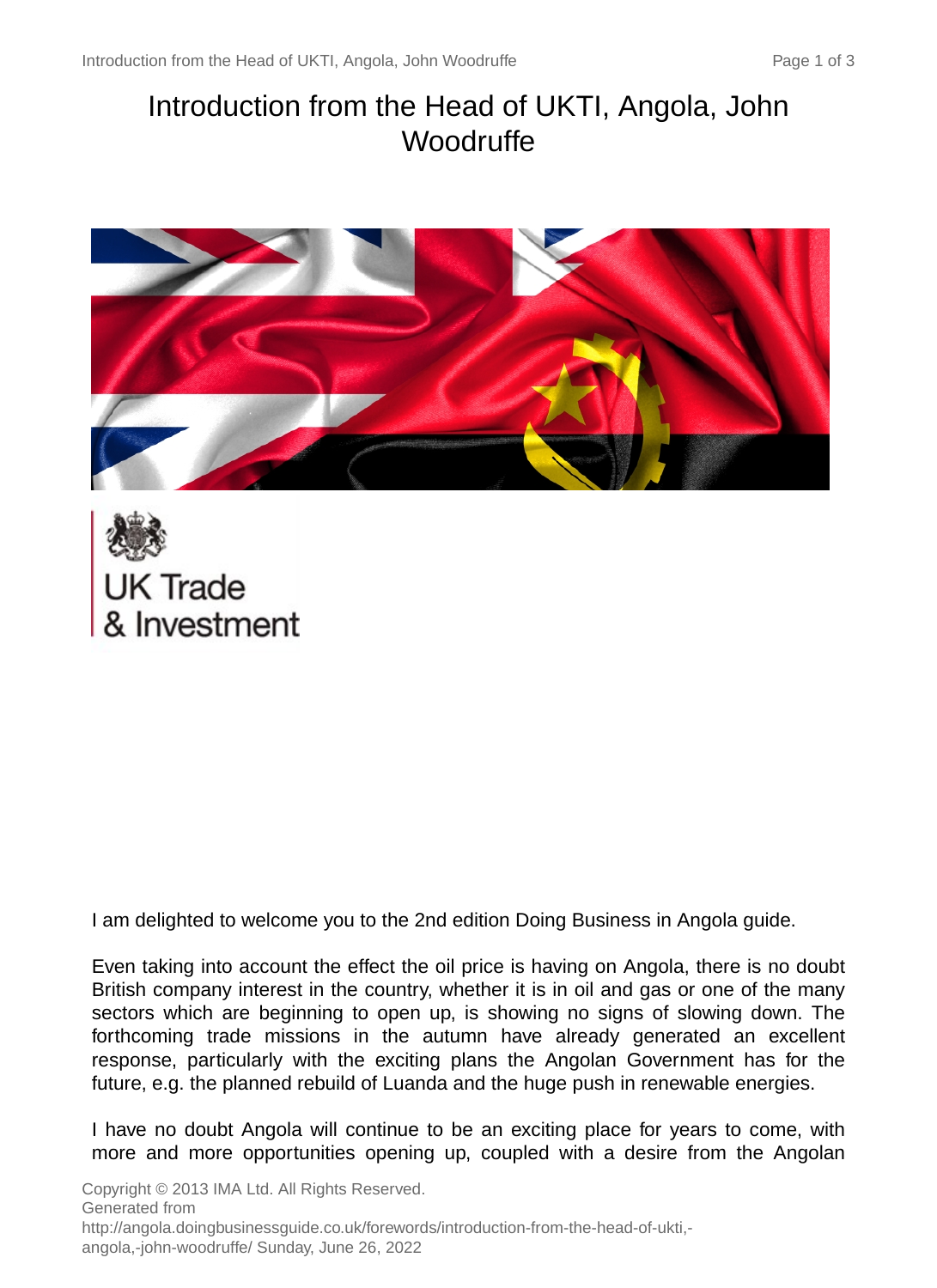Government to help ease current restrictions on investment laws. The already significant British investment and growing trade links in Angola stand us in very good stead to substantially increase our presence and help Angola drive forward its development.

UKTI provides a wide range of support services and we look forward to supporting your business ventures both to help you enter the market and on an on-going basis in this ever developing and exciting country.

I look forward to working with you.

**John Woodruffe Head UKTI, Angola** john.woodruffe@fco.gov.uk

## Sponsored By:

## **Urban Requalification / Investments / Real Estate & Property Services**



# **Energy / Case Study**



#### **Investment Management**



# **Security / Risk Services**



Copyright © 2013 IMA Ltd. All Rights Reserved. Generated from http://angola.doingbusinessguide.co.uk/forewords/introduction-from-the-head-of-ukti, angola,-john-woodruffe/ Sunday, June 26, 2022